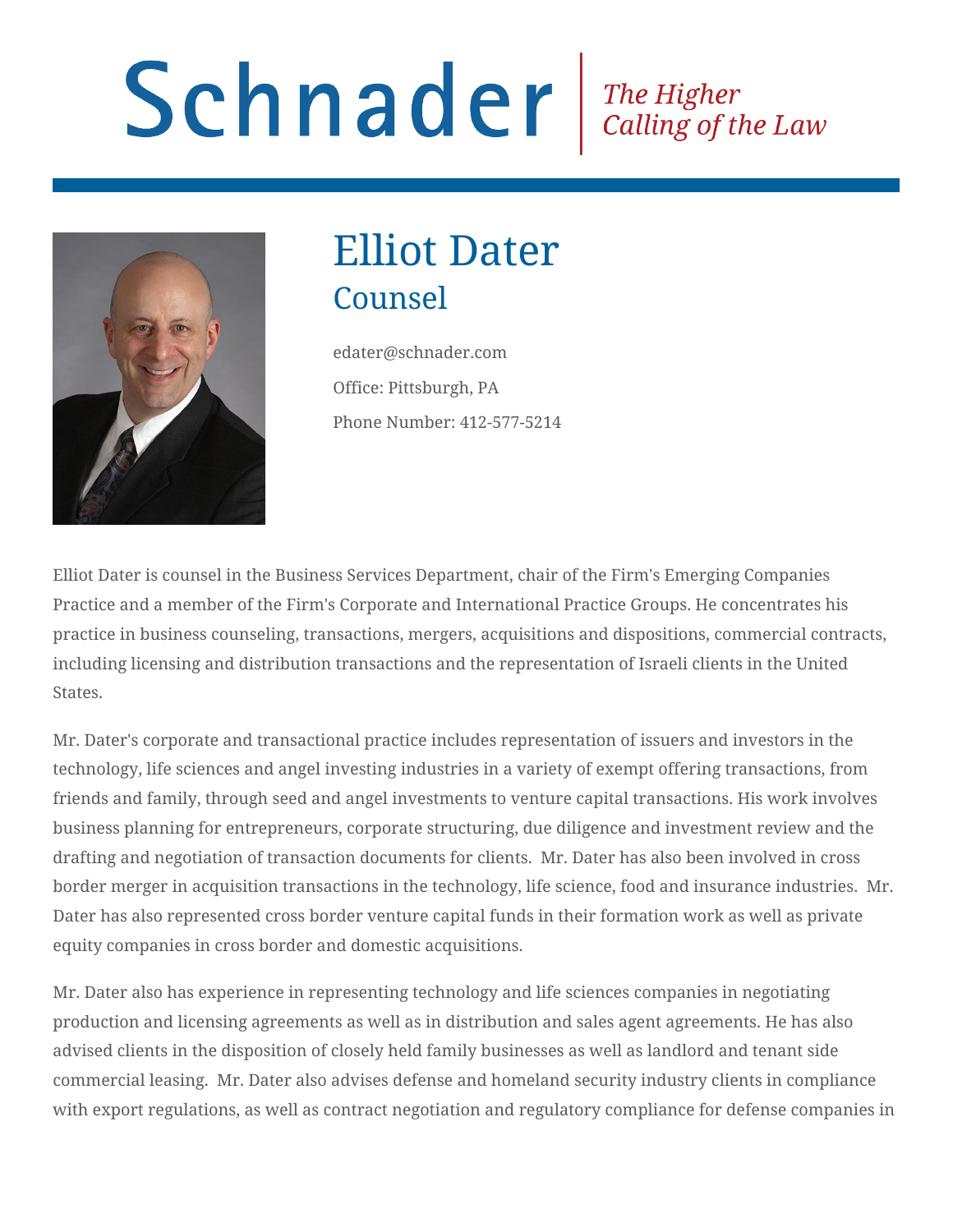certain highly regulated defense foreign assistance programs. Mr. Dater has also represented an applicant for a Pennsylvania medical marijuana dispensary permit in the corporate structuring and financing of its business.

#### Representative Matters

#### Mergers and Acquisitions

- Represented an international food company in its acquisitions of U.S. based food companies and in its subsequent joint venture with a Fortune 50 food company.
- Represented a large Israeli insurance company in its acquisition of a U.S. based insurance company.
- Represented a Pittsburgh area manufacturing company in the sale of substantially all of its assets.
- Provided strategic advice to an Israeli life sciences client in its sale to a publicly traded ingredients company.
- Served as U.S. counsel to Israeli technology companies in their exit transactions with U.S. companies.

#### Early Stage Investing

- Represented a group of angel investors a Series B investment in a Pittsburgh area medical device company.
- Represented a group of angel investors in a KISS investment in an early stage materials company.
- Represented an applicant for a Pennsylvania Medical Marijuana dispensary license in an investment transaction.
- Represented a digital media and advertising company in its seed stage investment.
- Represented a variety of early stage companies in the U.S. and Israel in seed stage, convertible note and Series A venture capital financings.
- Represented a number of Israeli companies in forming their U.S. subsidiaries in anticipation of investment and exit transactions.

#### Defense and Homeland Security

- Advised a regional homeland security technology company with respect to export regulation compliance.
- Advised a number of Israeli and U.S. companies with respect to compliance with the DSCA Guidelines for Direct Commercial Contracts.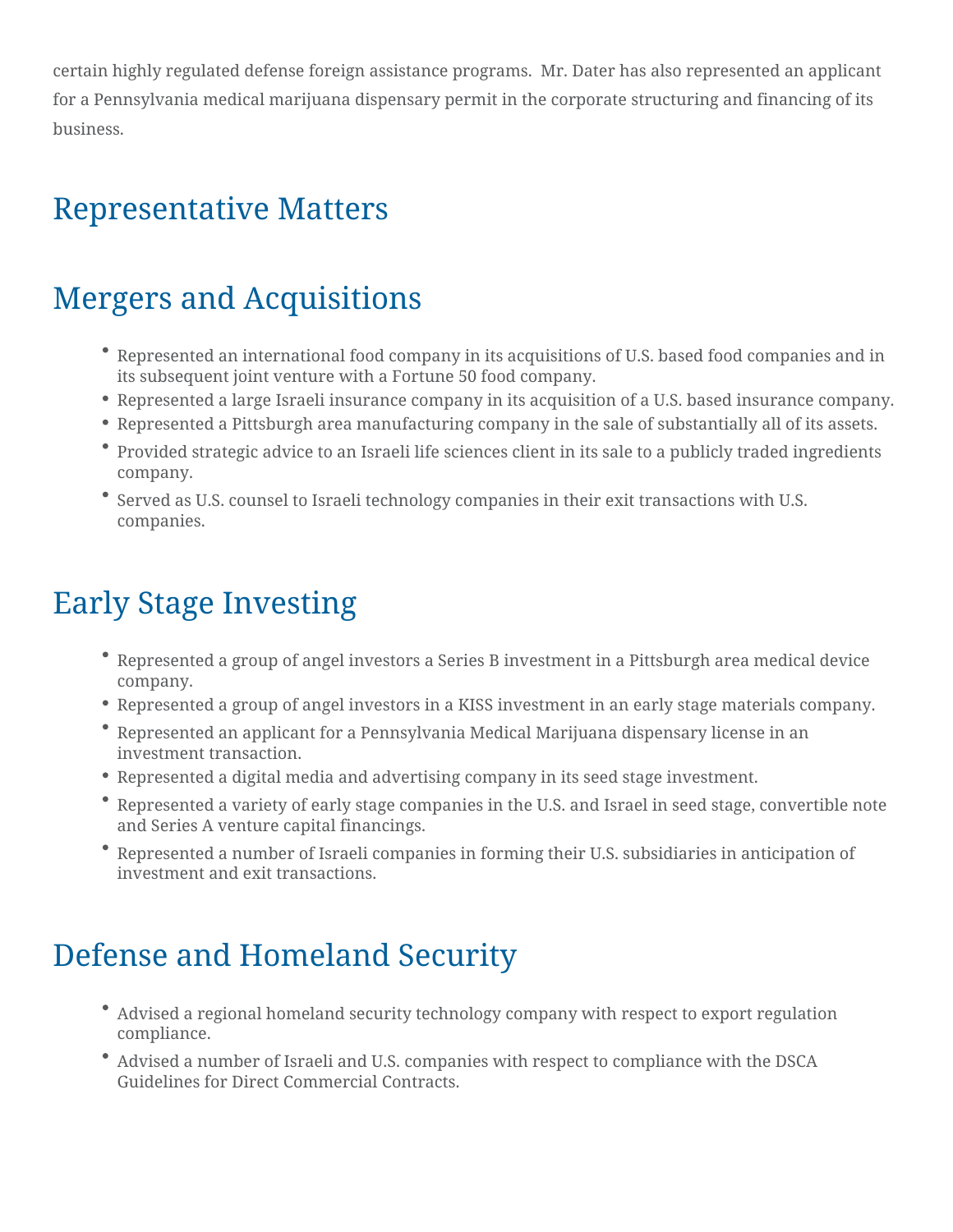### Community and Pro Bono

Through the Allegheny County Bar Association's Small Business Assistance Program, Mr. Dater has represented a non-profit community religious organization with respect to a contract to renovate its community center. He also assisted other attorneys in the Firm in an immigration asylum application for a minor applicant.

Mr. Dater has served and continues to serve as a mentor in a variety of University of Pittsburgh Innovation Institute programs, including the Randall Big Idea Competition, the Technology Showcase, the First Gear Program and the Fourth Gear Program.

Mr. Dater is on the Steering Committee of the Stone Soup Network, a creation of the David Berg Center for Ethics and Leadership at the University of Pittsburgh. The Network seeks to draw together individuals, businesses and organizations to build a more sustainable food system.

An Adjunct Professor at the University of Pittsburgh School of Law, Mr. Dater teaches Law & Entrepreneurship, which addresses the legal issues faced by technology and life sciences startup companies throughout their lifecycle. Mr. Dater has served as an Adjunct Professor at the University of Pittsburgh Joseph M. Katz Graduate School of Business where he co-taught a Global Research Practicum on Israel and Innovation. He has also served as an Adjunct Professor in the College of Business Administration where he taught Business Law.

#### Education

- University of Michigan Law School, J.D., 1987
- University of Michigan, B.A., Political Science, 1983

#### Languages

Hebrew- fluent

## Bar Admissions

- Pennsylvania
- New York